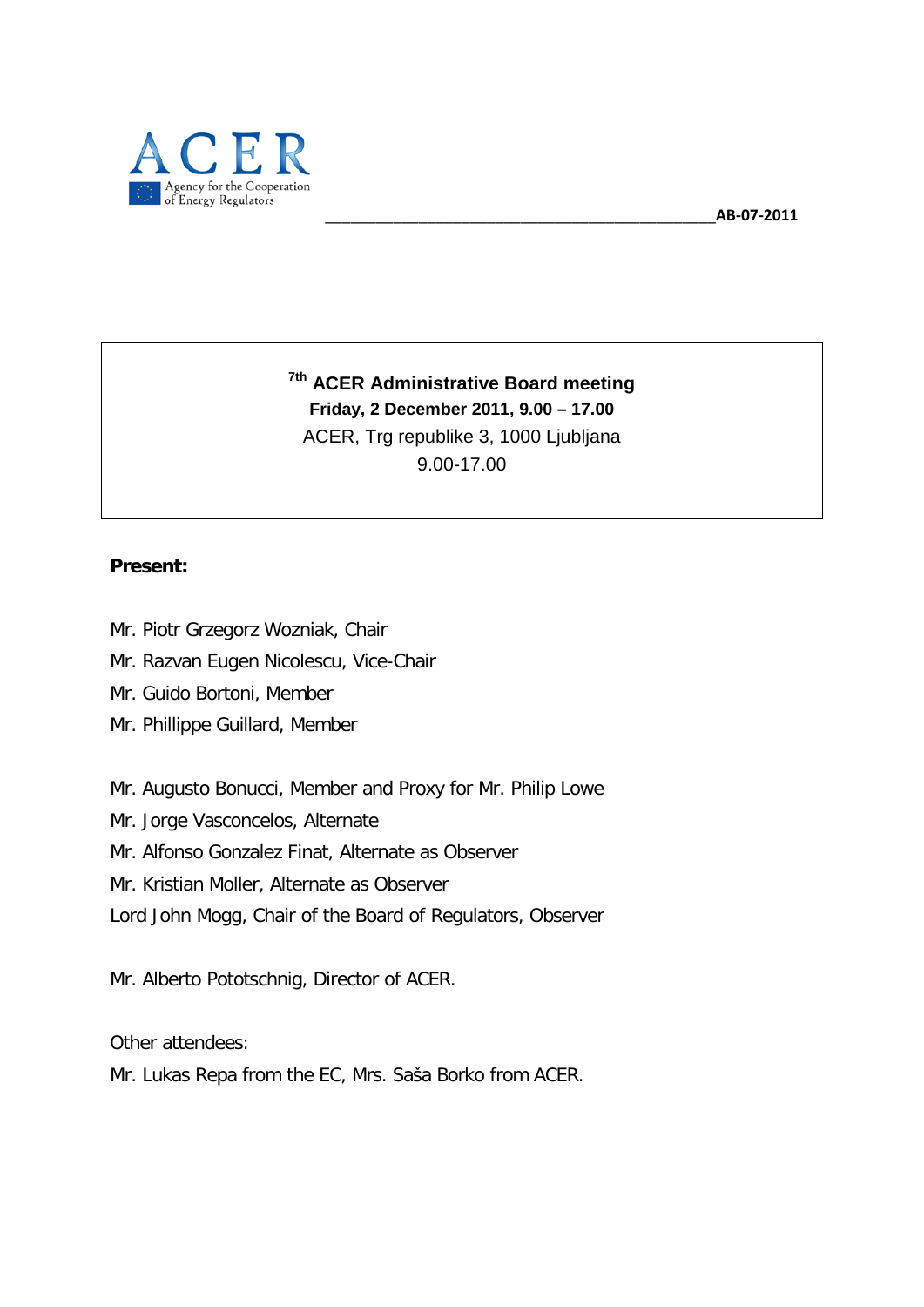### **Main conclusions of the meeting**

1.) The AB decided that following the publication of REMIT in the EU Official Journal a letter will be sent to the Commission, the Council and the EP. The AB accepted the offer of the BoR to prepare a fuller report on *the allocation of responsibilities between ACER and NRAs particularly on REMIT implementation with regard to market monitoring* as well as the resourcing requirements, the NRAs preparations for REMIT and welcomed the support of the NRAs in this regard.

2.) The Director will circulate a proposal for an internal rule (procedure) on how the monitoring report should be adopted.

3.) The AB underlined the importance of transparency and agreed that an internal note will provide the basis for the Director to decide on the publication of background documents.

4.) The AB decided to approve the 2012 budget (AB Decision 31-2011 in ANNEX1). The Director is authorised to amend the budget by up to 1 percent following the adoption of the EU budget. If the required amendment is greater than 1 percent the AB will decide separately.

5.) The AB accepted the information from the Director on the 2013 draft budget.

6.) The AB adopted the Decision AB n° 32/2011 (ANNEX2) on the notification to the European Commission's Directorate-General for Budget of the intention of the Agency for the Cooperation of Energy Regulators to launch a project related to the rental of a building in Ljubljana.

7.) The AB adopted the Decision AB n° 33/2011 (ANNEX3) authorising the Chairman of the AB to appoint two members as reporting officers for the assessment of the annual performance of the Director.

8.) The AB authorised the outside activities of the Director.

9.) The AB confirmed the dates of its meetings in 2012: 13.3, 20.6, 8.9 and 5.12.

### **1. Approval of the Agenda**

The following agenda of the 7th ACER Administrative Board meeting was approved:

| Agenda Topics                                                                                                                                                         | Accompanying<br>documents                                | Rapporteur                                                                                   |
|-----------------------------------------------------------------------------------------------------------------------------------------------------------------------|----------------------------------------------------------|----------------------------------------------------------------------------------------------|
| Opening<br>1.<br>Approval of the agenda<br>Minutes of the 6 <sup>th</sup> Administrative Board meeting<br>2.                                                          | Doc 1 for approval<br>Doc 2 for approval                 | AB Chair<br>AB Chair                                                                         |
| <b>Reporting on developments</b><br>3. Report on the written procedures                                                                                               | Oral update                                              | <b>ACER Director</b>                                                                         |
| 4. Report on developments regarding ACER progress and on the<br>activities of the Board of Regulators<br>5. Developments on REMIT<br>6. Progress on market monitoring | Oral update<br>Oral update<br>Doc 3 for<br>consideration | <b>ACER Director and</b><br><b>BoR Chair</b><br><b>ACER Director</b><br><b>ACER Director</b> |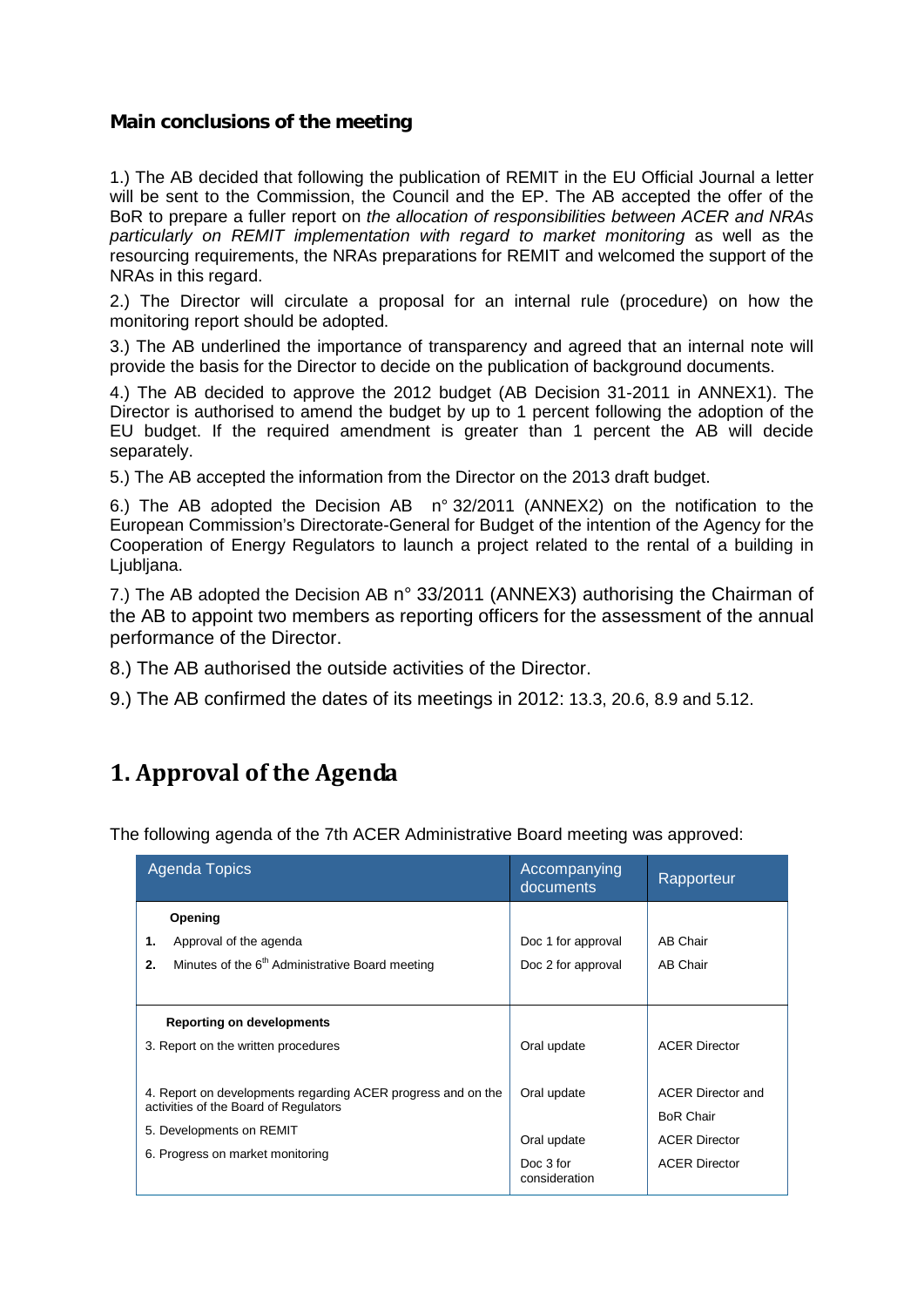| <b>General ACER work</b><br>7. Publication of background documents under article 10 or<br>Regulation 713/2009                           | Doc 4 for<br>consideration             | <b>ACER Director</b><br><b>BoR Chair</b> |
|-----------------------------------------------------------------------------------------------------------------------------------------|----------------------------------------|------------------------------------------|
| 8. ACER Budget 2012 (*)                                                                                                                 | Doc 5 for decision                     | <b>ACER Director</b>                     |
| 9. ACER Budget 2013                                                                                                                     | Doc 6 for information                  | <b>ACER Director</b>                     |
| 10. Preliminary notification to the budgetary authority on a project<br>within Article 74a of ACER Financial Regulation                 | Doc 7 for decision                     | <b>ACER Director</b>                     |
| Administration<br>11. Decision AB no []/2011 on establishing the policy and<br>procedure for the reclassification of contract staff(**) | Doc<br>8<br>forl<br>consideration      | <b>ACER Director</b>                     |
| 12. Decision AB no []/2011 on establishing the policy and<br>procedure for the reclassification of temporary agents (**)                | Doc.<br>9<br>forl<br>consideration     | <b>ACER Director</b>                     |
| 13. Nomination of the reporting officer for the annual appraisal of<br>the Director                                                     | Oral update and doc<br>10 for decision | <b>AB Chair</b>                          |
| 14. Outside activities of the Director                                                                                                  | Doc 11 for approval                    | <b>AB Chair</b>                          |
| 15. AOB                                                                                                                                 |                                        |                                          |
| 1st anniversary of ACER                                                                                                                 | Oral update                            | <b>ACER Director</b>                     |
| (*) Subject to the final approval of the budgetary authority<br>(**) Draft undergoing Commission's inter-service consultation           |                                        |                                          |

# **2. Minutes of the 6th Administrative Board meeting**

The minutes of the 6th Administrative Board meeting were approved.

### **3. Report on the written procedures**

Director Pototschnig reported on the only written procedure that had taken place since the last AB meeting. By 3 November 2011 the Decision on rules on reimbursement of travel and other expenses incurred by members and alternates of the Board of Appeal in the performance of their duties was approved by written procedure.

## **4. Report on developments regarding ACER progress and on the activities of the Board of Regulators**

Director Pototschnig reported on ACER activities: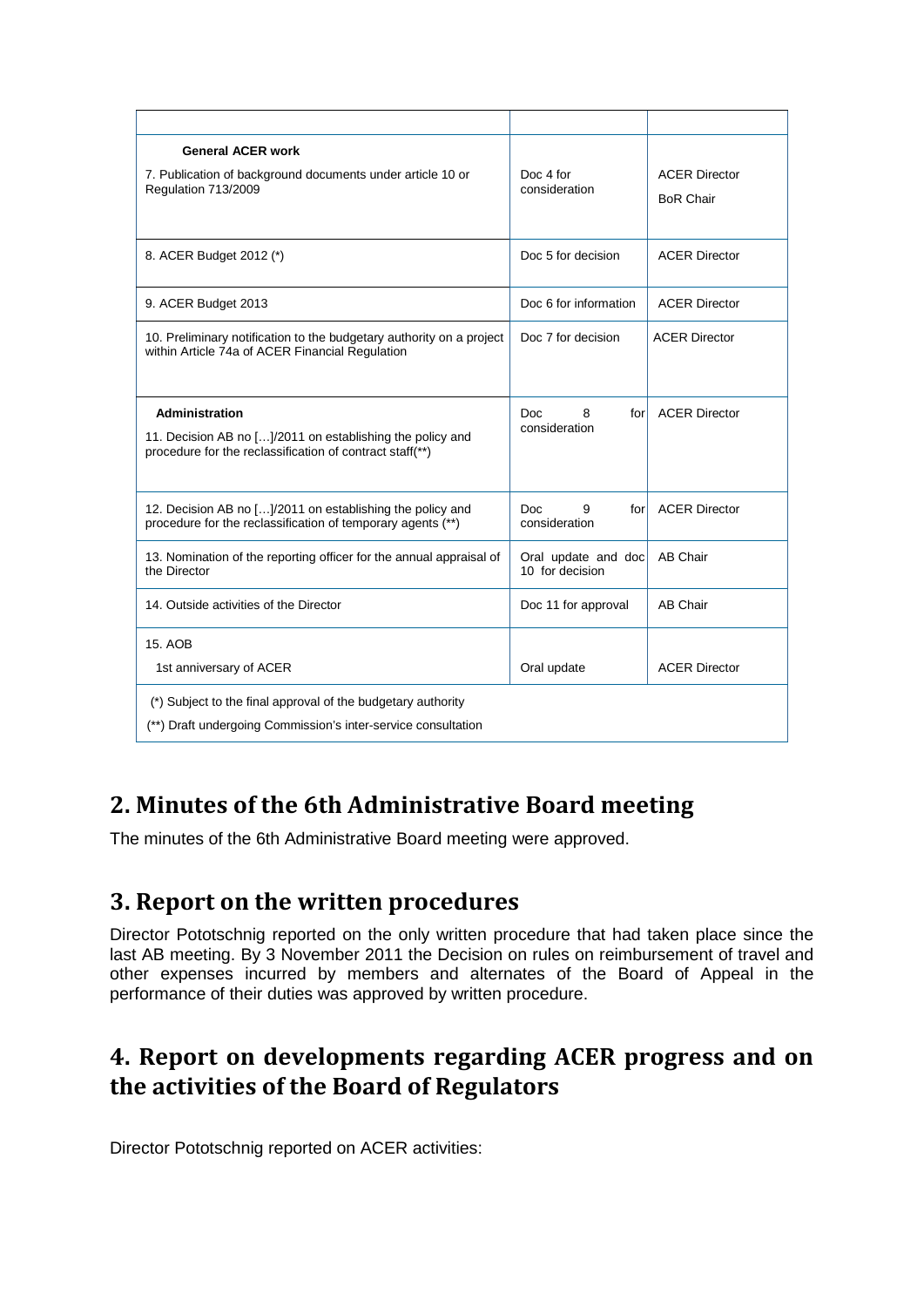In the Electricity sector 3 framework guidelines have been adopted by ACER (on Grid Connections, on Capacity Allocation and Congestion Management and on System operations) , also the Opinion on ENTSO-E 2012 Work Programme was adopted the same day (2/12). Now ACER is in the scoping phase for the framework guidelines on Balancing.

In the Gas sector 2 framework guidelines have been adopted by ACER (on Capacity Allocation Mechanisms for the European Gas Transmission Network and on Gas Balancing in Transmission Systems). The opinion on the ENTSO-G EU-wide Ten-Year Development Plan was adopted on 16 September. Now ACER is working on the remaining 2 framework guidelines (on Interoperability Rules and on Rules regarding Harmonised Transmission Tariff Structures).

The first meeting of the Board of Appeal (BoA) took place on 1 December and Mr. Ranci Ortigosa has been designated as Chairman of the BoA and Mr. Ungerer as Vice-Chairman of the BoA. The BoA also adopted its Rules of Procedure.

On recruitment, the Agency was able to finalise its 2011 recruitment targets - all positions except one have been filled. Director Pototschnig expressed his gratitude to the institutions that have been able to second staff to the Agency. The elections of the staff committee are going to take place in the period from 16-19 January 2012. The first annual appraisal exercise will start the second week of January 2012.

The visit of the IAS (Internal Audit Service) of the Commission is scheduled to take place from 6-10 February. The expected outcome will be the draft Strategic Audit Plan 2012-2014.

The visit of the European Court of Auditors is scheduled to take place from 16-20 April 2012.

The Agency has received a letter from OLAF (European Anti-Fraud Office) on 23 November 2012. The Agency is expected to accede to the Inter-Institutional Agreement of 25 May 1999 between the European Parliament, the Council and the Commission concerning OLAF's internal investigations.

Finally, the Agency will soon start the tender procedure for new premises and will, in line with Article 74a of the Agency's Financial Regulation notify the budgetary authority.

Lord Mogg, the Chairman of the BoR, commented that two new Agency working groups (on Market Integrity and Transparency-MIT and on Monitoring and Implementation) will be created back-to-back in CEER and the Agency. The BoR will formulate a proposal for the Chairs of the Agency Working Groups to the Director who is responsible for their appointment. Moreover, four ERI cross-regional projects have been established in the Regional initiatives, which were approved by regulators.

### **5. Developments on REMIT**

Director Pototschnig reported on the recent developments regarding REMIT: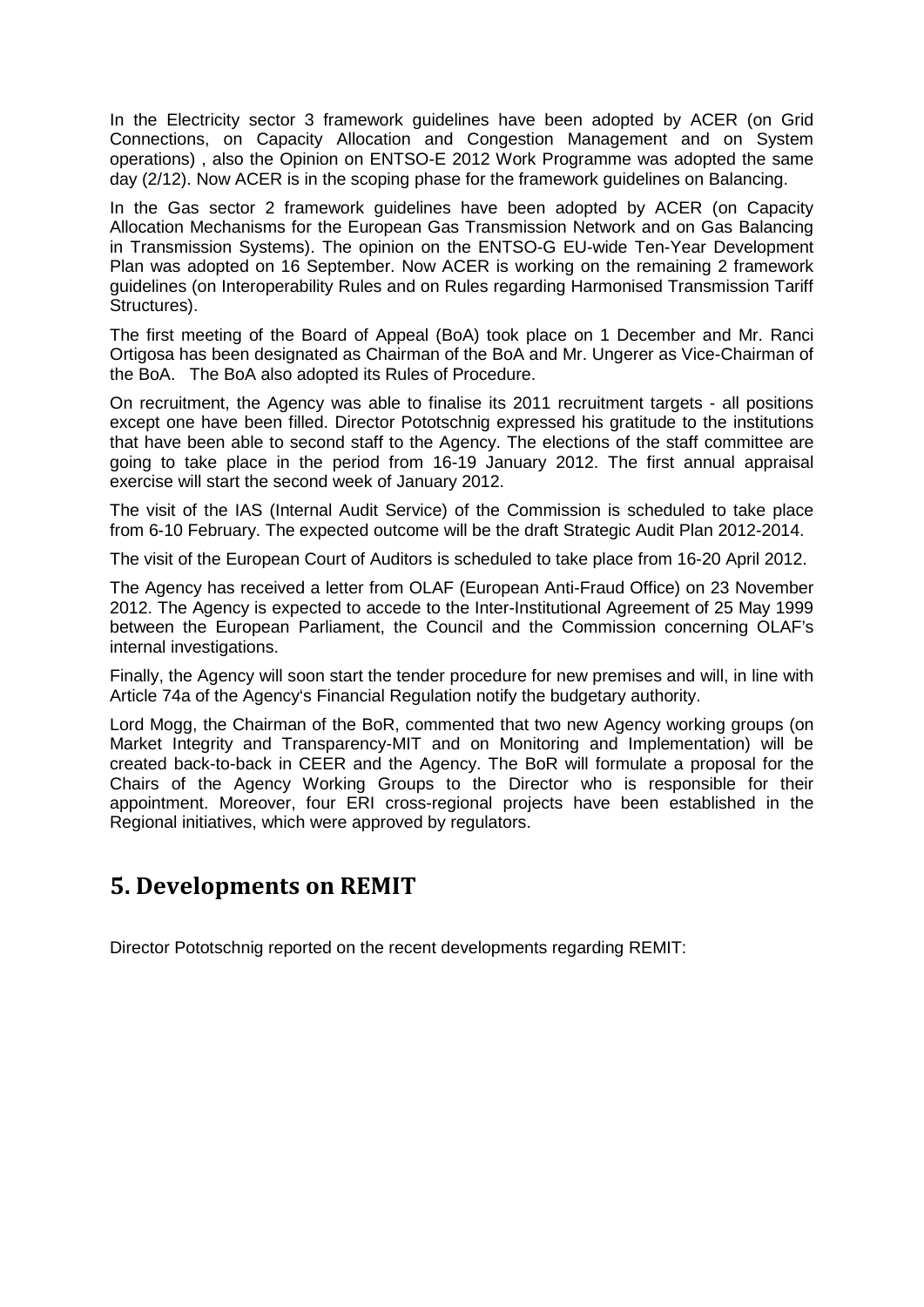REMIT is expected to be published in the EU Official Journal on 8 December 2011. REMIT will then enter into force on 28 December 2011. A dedicated ACER Working Group on Market Integrity and Transparency (AWG MIT) will soon be established. He presented the timeline of envisaged actions concerning REMIT implementation in the next years. The first document in preparation is the non-binding ACER Guidance document on definitions, directed to the NRAs, which will be published before the end of the year. As of 28 December 2011 market participants are subject to an obligation to publish inside information and to notify ACER and competent NRAs in case of delayed publication of inside information. The persons professionally arranging transactions are subject to an obligation to (1) establish effective arrangements to identify breaches; (2) notify NRAs in case of reasonable suspicion of market abuse. The relevant electronic templates for notifications will be available on the Agency website. The registration format needs to be developed within six months.

The immediate priority is to inform the NRAs of their obligations and procedures. Go live for the full monitoring framework is expected for the beginning of 2014, the registration process is envisaged to start in the autumn 2013.

The first REMIT workshop was held in Ljubljana on 28 November. Market participants, exchanges and brokers largely participated. The US market monitoring and oversight experience was also presented.

A debate on the implications of scarcely allocated resources took place.

Lord Mogg, as the Chairman of the BoR, commented that at the BoR meeting that had taken place a day before the NRAs welcomed further guidance on REMIT definitions, but the guidance had to be generic not to fetter NRAs' enforcement actions. An ad-hoc working group on REMIT has been created.

It looked specifically at the division of tasks between the Agency and the NRAs on REMIT implementation. It came to the conclusion that the NRAs will not be able to address the Agency's need for additional resources. NRAs from larger Member States may well obtain a market monitoring role at national level, whilst most NRAs from smaller Member States are likely to rely on ACER or third parties to signal breaches. At present, most NRAs do not perform any systematic market monitoring; most of NRAs are doing the "conventional market monitoring against competition breaches" but not against the new REMIT context; there are resources constraints and lack of expertise. Some NRAs have doubts that they will be equipped with additional resources to carry out investigations under REMIT. Even if additional resources are foreseen at NRA level, the new investigatory and enforcement powers of NRAs reflect a new task at national level and, therefore, additional resources will have to be foreseen for this task as well.

Furthermore, ACER has the legal responsibility of undertaking monitoring of wholesale markets at European level (NRAs may monitor their markets at national level). Where NRAs assume this responsibility at national level, this would not address cross border breaches.

Most NRAs are likely to assign the monitoring tasks to the existing staff. The real issue will be to ensure the quality of the monitoring with the scarce resources envisaged by the Commission (15 staff as opposed to 56 identified by the Agency). The dimension of the problem is serious. Contacts with FERC indicated that enforcement is lengthy and few cases are in fact pursued. Therefore, the credibility of the monitoring system (in terms of detecting misbehaviour) is very important to discourage breaches.

One member raised the issue of the synergies of the IT systems. Lord Mogg replied that there will be heavy reliance on the Agency's software and on the powers of individual NRAs. The powers of the NRAs regarding REMIT may vary; some Member States may shift the powers from the NRAs to the competition authorities.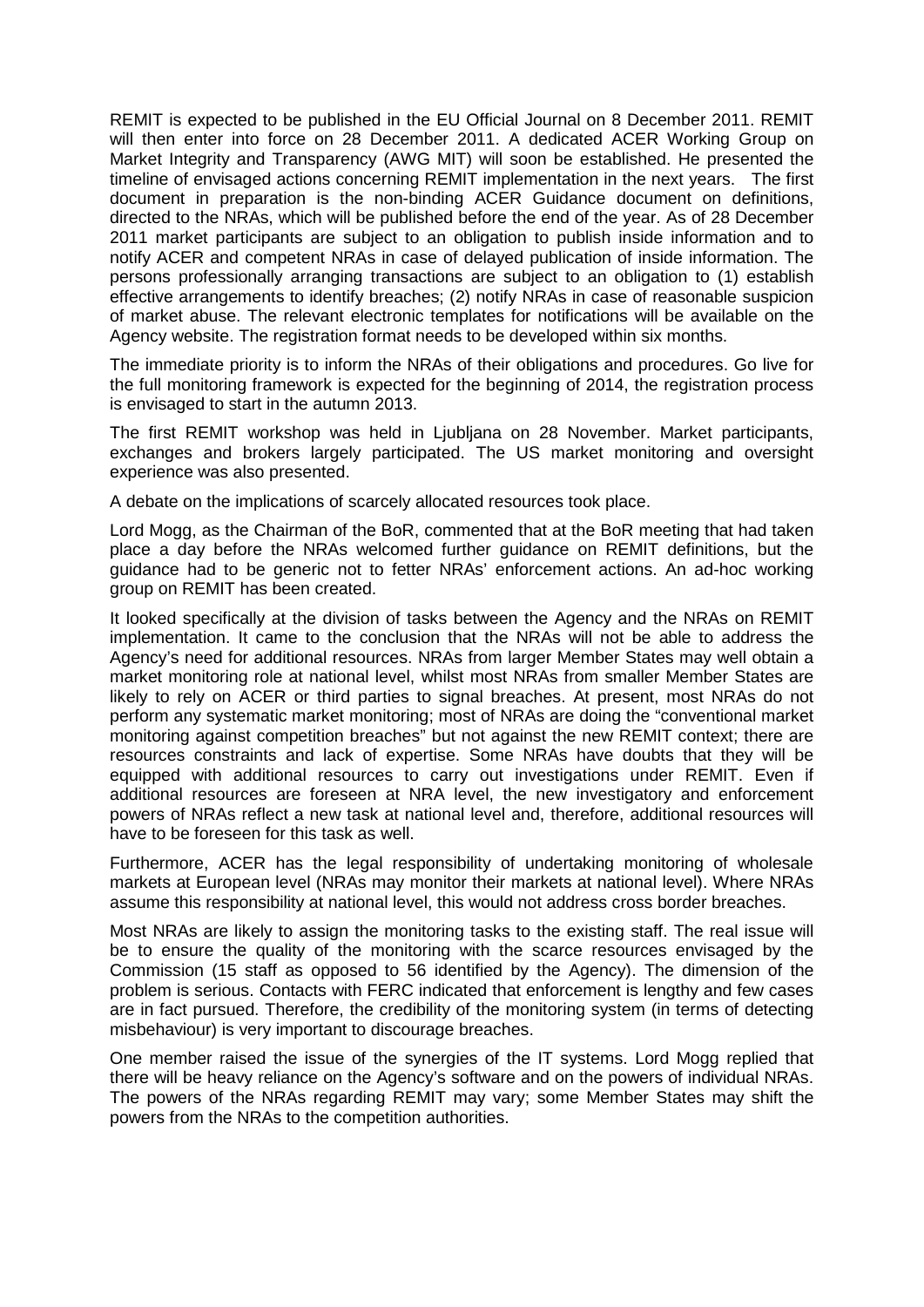Mr Bonucci, as the Commission representative, said that it is important to at least secure the procurement of the IT system for 2013-2015. As regards the staff, the currently envisaged figures are engraved in stone; some additional opportunities, based on the clearer idea of the monitoring needs, could however arise in 2015.

Director Pototschnig said that the need for further resources will also depend on the timing of the Commission's implementing acts. The additional staff of the Agency would be required for monitoring. By 2013 it will become clearer what level of monitoring will have to be undertaken. He underlined that staff with the trading experience will be difficult to attract at the Agency. The lowering of the country coefficient for Slovenia is not helping in this regard.

Some AB members suggested writing a letter to the three institutions, but the Commission representative hesitated on the efficacy of such a letter at this moment. On the contrary, at the hearings on the 2013 budget starting in February 2012 this issue could be flagged by the Commission.

In order to avoid a similar situation in the future, Director Pototschnig asked the Commission representative on the timing of the negotiation for the new multi-annual financial framework.

The Commission representative replied that these negotiations will only start later in 2012 and that there is still plenty of time to rectify the current situation.

A few AB members suggested publishing a press release regarding REMIT to clarify the regulatory policy and the immediate steps to be undertaken by different stakeholders.

Action: A letter will be sent to the Commission, the Council and the EP following the publication of REMIT in the EU Official Journal. The AB welcome the offer of the BoR to prepare a fuller report on *the allocation of responsibilities between ACER and NRAs on REMIT, particularly with regard to market monitoring* as well as resources requirements and the NRAs preparations for REMIT and the support of the NRAs in this regard.

### **6. Progress on market monitoring**

Director Pototschnig explained that in line with the Article 11 of Regulation 713/2009 the Agency developed its approach to market monitoring. He underlined the importance to undertake a consistent approach and provide a single ACER-CEER platform for data collection. Also a joint ACER-CEER monitoring report is envisaged which will provide stakeholders with a full picture of the situation and evolution of the energy sector. While this is a coherent exercise the formal roles are different. The Agency has fulfilled its Work Programme for this year, i.e. - to prepare parameters and indicators. The first monitoring report under Article 11 of the Agency regulations is envisaged for 2012.

The Commission representative asked for clarification on who would carry out the analysis. As the Commission is in itself planning to publish country reports in 2012, there is scope for synergies. He warned that the normalisation work needed to be carried out before the data collection, otherwise there may be risk of unreadable data provided.

Director Pototschnig replied that the Monitoring and Implementation Working Group would meet once a month and any outstanding issue may be resolved while the data is collected and not when the data is collected.

Lord Mogg, as the Chairman of the BoR, expressed expectations that the NRAs would be closely involved in the monitoring report via an orientation discussion.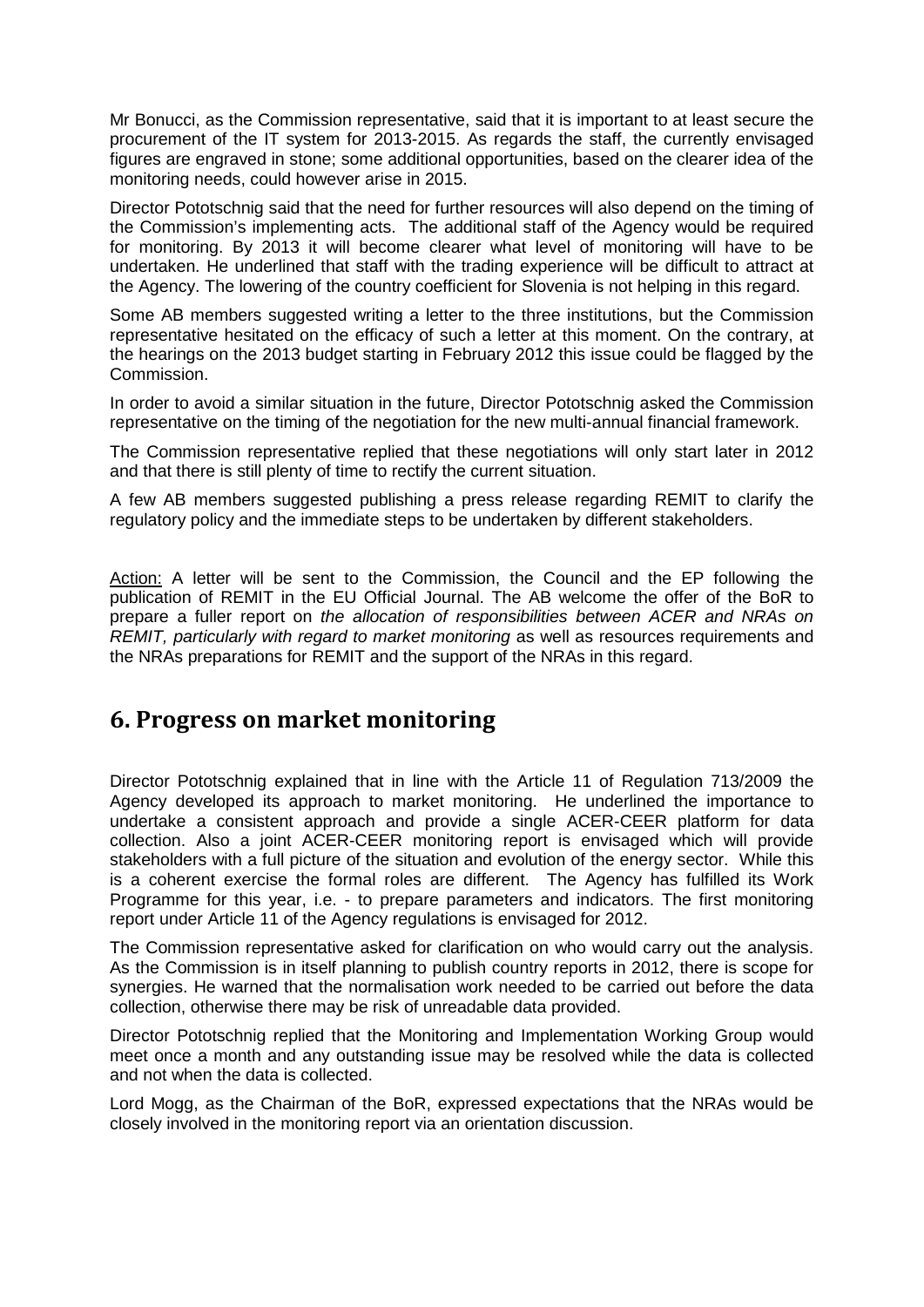The Vice-Chair of the AB proposed that a procedure to decide on the process of adoption of the monitoring report should be decided upon by the AB. He added that according to the provisions of ACER regulation the monitoring report is done based on the date submitted by NRAs, European Commission and relevant third parties.

Some members of the AB expressed the need for a coherent approach of the data provided and the interpretation of the collected data

Action: Director Pototschnig will circulate a proposal for an internal rule (procedure) on how the monitoring report should be drafted and adopted.

### **7. Publication of background documents under article 10 of Regulation 713/2009**

Action: A letter from the Chairman of the BoR was considered. The AB underlined the importance of transparency and agreed that the internal note will provide the basis for the Director to decide on the publication of background documents following the approach included therein. The BoR will finalise its list for publication on the basis of the report.

## **8. ACER Budget 2012**

Director Pototschnig informed that the AB already considered the 2012 budget and explained that a one percent cut was suggested by the conciliation committee that had recently taken place.

As the cut was not yet officially communicated to the Agency, he suggested AB to adopt the 2012 Budget as currently stands. Once the formally approved EU budget will be available, a written procedure could take place.

The Commission representative informed that the 1 percent cut will be decided by the plenary session of the EP on the day. He suggested to approve the draft budget and give the mandate to the Director to circulate the consolidated form after the cut.

Lord Mogg, as the president of the CEER, informed the AB about the contribution of the CEER to the Agency in 2011 which is substantial (e.g. cost of providing administrative support to the Agency WGs, and servicing the working groups and the BoR meetings). The CEER will continue to support the Agency for the next year, however this support should not be taken for granted in the future, given the financial constraints of the NRAs.

One member proposed that this issue should be properly reflected in future financial statements.

Director Pototschnig stressed that the Agency was faced with several cuts during the financial year and if such practice continues, the AB will be asked to decide on negative priorities.

The Commission representative suggested that the cuts could be done on public relations and the website- the budget line could be renamed into information, communication.

Decision: The AB decided to approve the 2012 budget (AB Decision 31-2011 in ANNEX1). The Director was authorised to amend the budget by up to 1 percent following the adoption of the EU budget. If the required amendment is greater than 1 percent the AB will decide separately.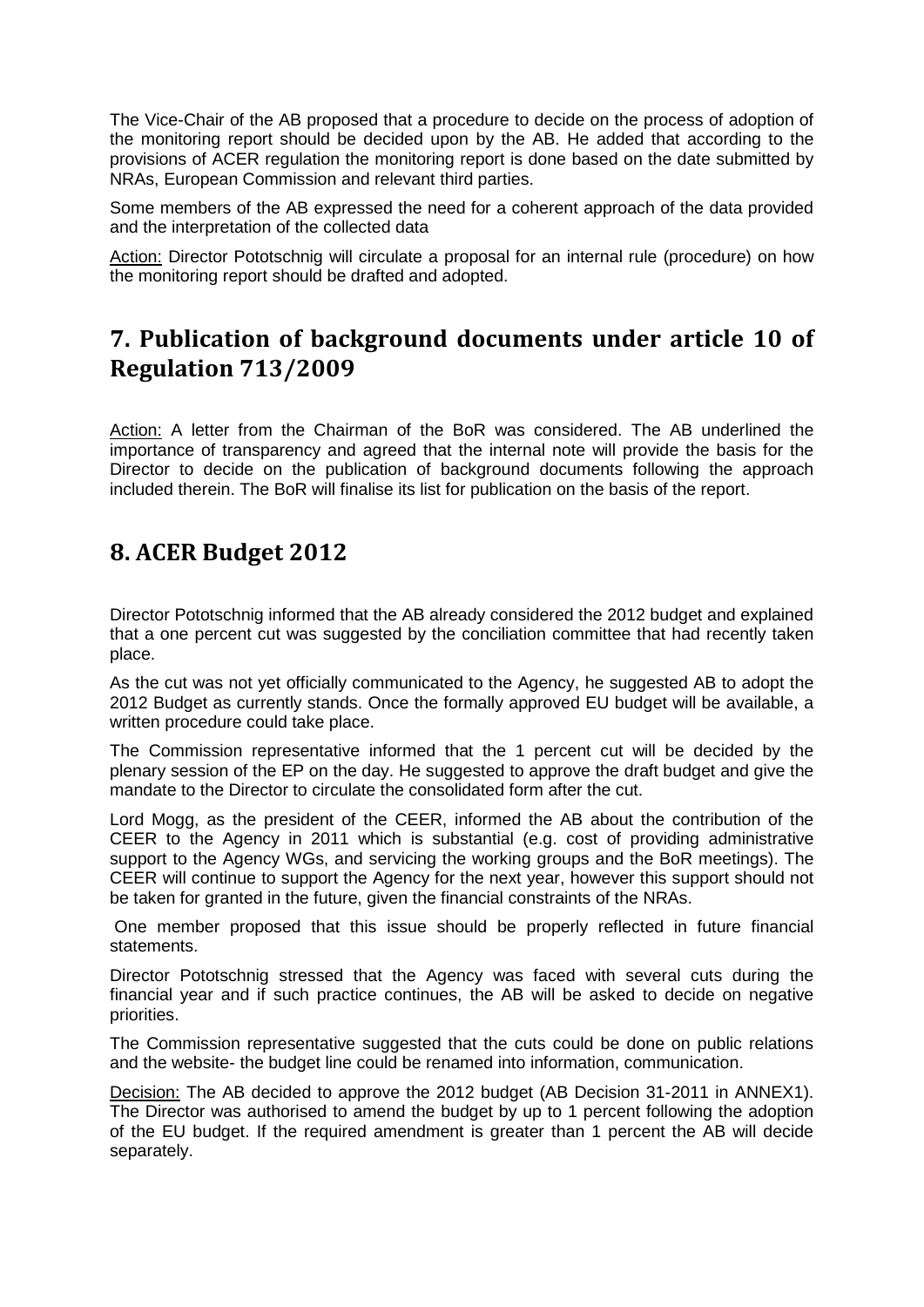## **9. ACER Budget 2013**

Director Pototschnig presented the draft 2013 Budget and described the calculations for the budget lines where the 2013 budget will incur important additional cost compared to the 2012 budget. One is the budget line on premises and the other on data processing coming from REMIT. He also informed that the Agency will join the Commission in the hearings concerning its future budgets.

The Commission representative informed that the EC is doing the analysis on whether the average cost of the Agency's TAs already includes the cost for the premises. It will be informing the Agency soon.

Following one member suggestion, the Director accepted that future budget presentations will include a comparative table with exercise N-1.

Action: The AB accepted the information from the Director on the 2013 draft budget.

### **10. Preliminary notification to the budgetary authority on a project within Article 74a of ACER Financial Regulation**

Director Pototschnig explained that the current premises of the Agency are provided by the Slovenian government for a period of 2 years, i.e. until 31. January 2013. In order to launch the tender procedure for its new premises, the AB needs to notify the budgetary authority, but it could also delegate this task to the Director.

Decision: The AB adopted the Decision AB n°32/2011 (ANNEX2) on the notification to the European Commission's Directorate-General for Budget of the intention of the Agency for the Cooperation of Energy Regulators to launch a project related to the rental of a building in Ljubljana.

### **11. Decision AB on establishing the policy and procedure for the reclassification of contract staff**

Action: The AB considered the draft decision without comments or objections.

## **12. Decision AB on establishing the policy and procedure for the reclassification of temporary agents**

Action: The AB considered the draft decision without comments or objections.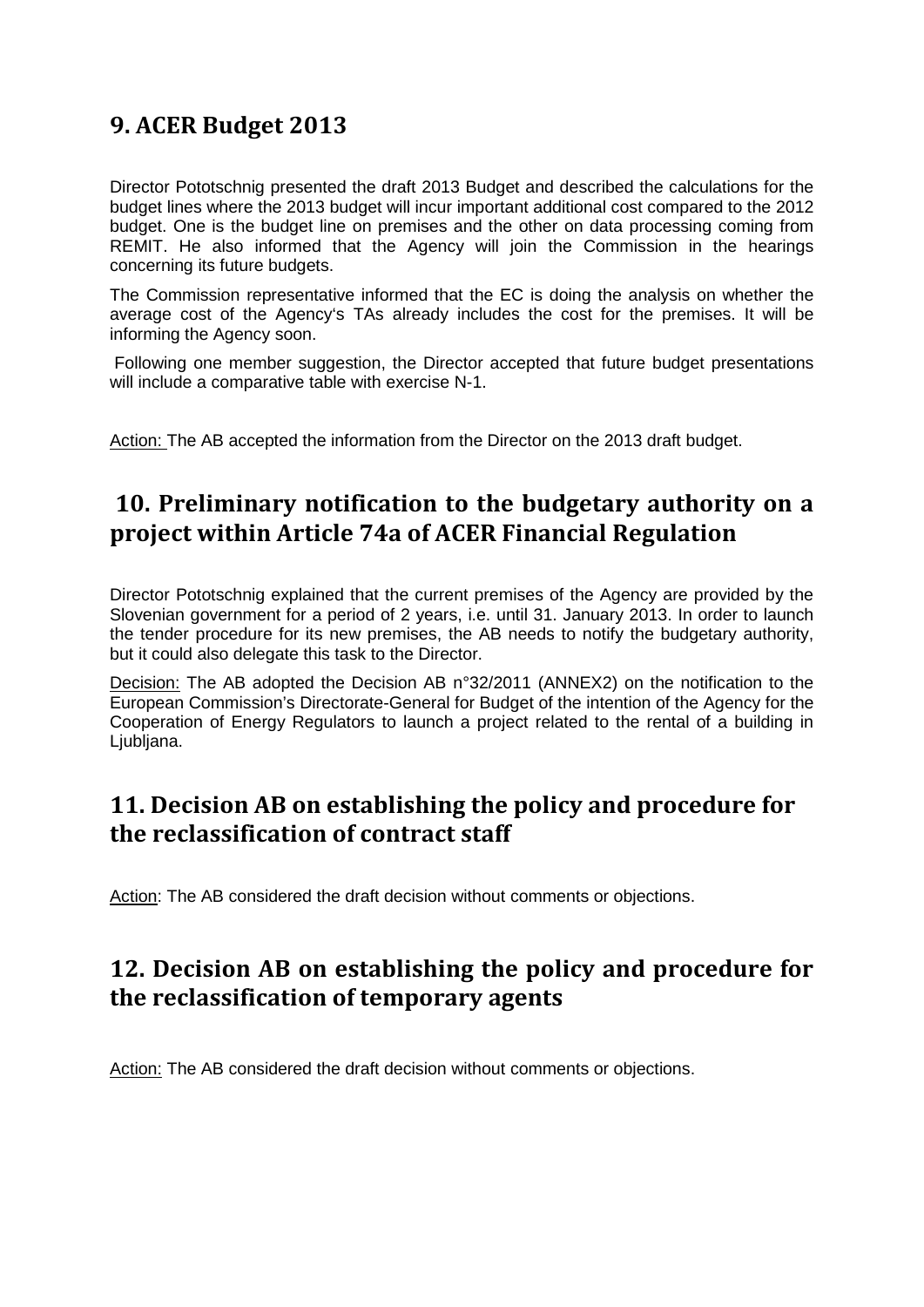## **13. Nomination of the reporting officer for the annual appraisal of the Director**

Decision: The AB nominated two assessors to carry out the annual appraisal of the Director. The AB adopted the Decision AB n°33/2011 (ANNEX3) authorising the Chairman of the AB to appoint Mr, Philip Lowe and Mr Razvan Nicolescu as reporting officers for the assessment of the annual performance of the Director. Both accepted the nomination.

# **14. Outside activities of the Director**

Decision: The AB adopted Decision AB n° 34/2011 (ANNEX 4) granting permission to the Director to engage in academic cooperation with the Florence School of Regulation at the European University Institute.

### **15. AOB**

The following dates for the next AB meetings for 2012 were confirmed: 13.3., 20.6., 5.9. and 5.12.

Director Pototschnig informed about the event celebrating the 1st anniversary of the Agency that will take place on 14.3. in Ljubljana.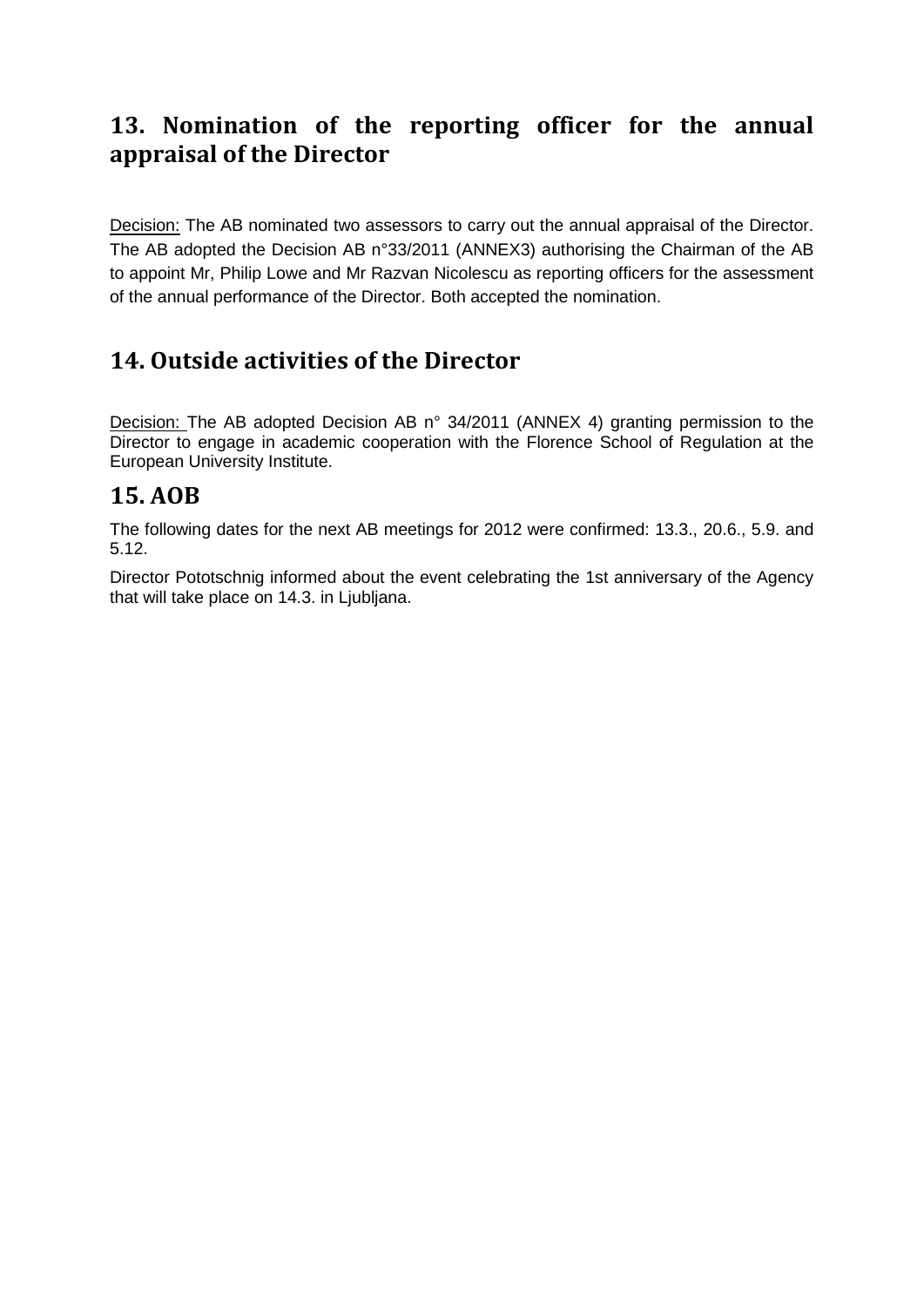#### **DECISION AB n°31/2011**

### ON THE ADOPTION OF THE 2012 BUDGET

THE ADMINISTRATIVE BOARD OF THE AGENCY FOR THE COOPERATION OF ENERGY REGULATORS,

HAVING REGARD to Regulation (EC) No 713/2009 of the European Parliament and of the Council of 13 July 2009 establishing a European Agency for the Cooperation of Energy Regulators (hereafter referred to as the "ACER Regulation" and "Agency") and in particular Article 23(5).

HAVING REGARD to the ACER Financial Regulation and, in particular, Article 27(7).

Whereas:

The budget for the Agency of the Cooperation of Energy Regulators shall be drawn up and adopted by the Administrative Board.

The budget shall become final after the adoption of the general budget of the European Union.

Where necessary it should be adjusted accordingly.

The ADMINISTRATIVE BOARD of ACER HAS DECIDED to adopt the 2012 budget as presented in Annex I.

This decision shall enter into force on the day following the final adoption of the general budget of the European Union by the budgetary authority. [1](#page-0-0)

The Director is delegated to amend the 2012 budget as a consequence of the adoption of the budget of the Union, within the limit of 1%.

Done at Ljubljana, on 2 December 2011.

Fог the Administrative Board:

Piotr Woźniak

Chairman of the ACER Administrative Board

 $1$  In the case where ACER budget as adopted by the budgetary authority, will be different from the budget adopted under this decision the budget shall be adjusted accordingly.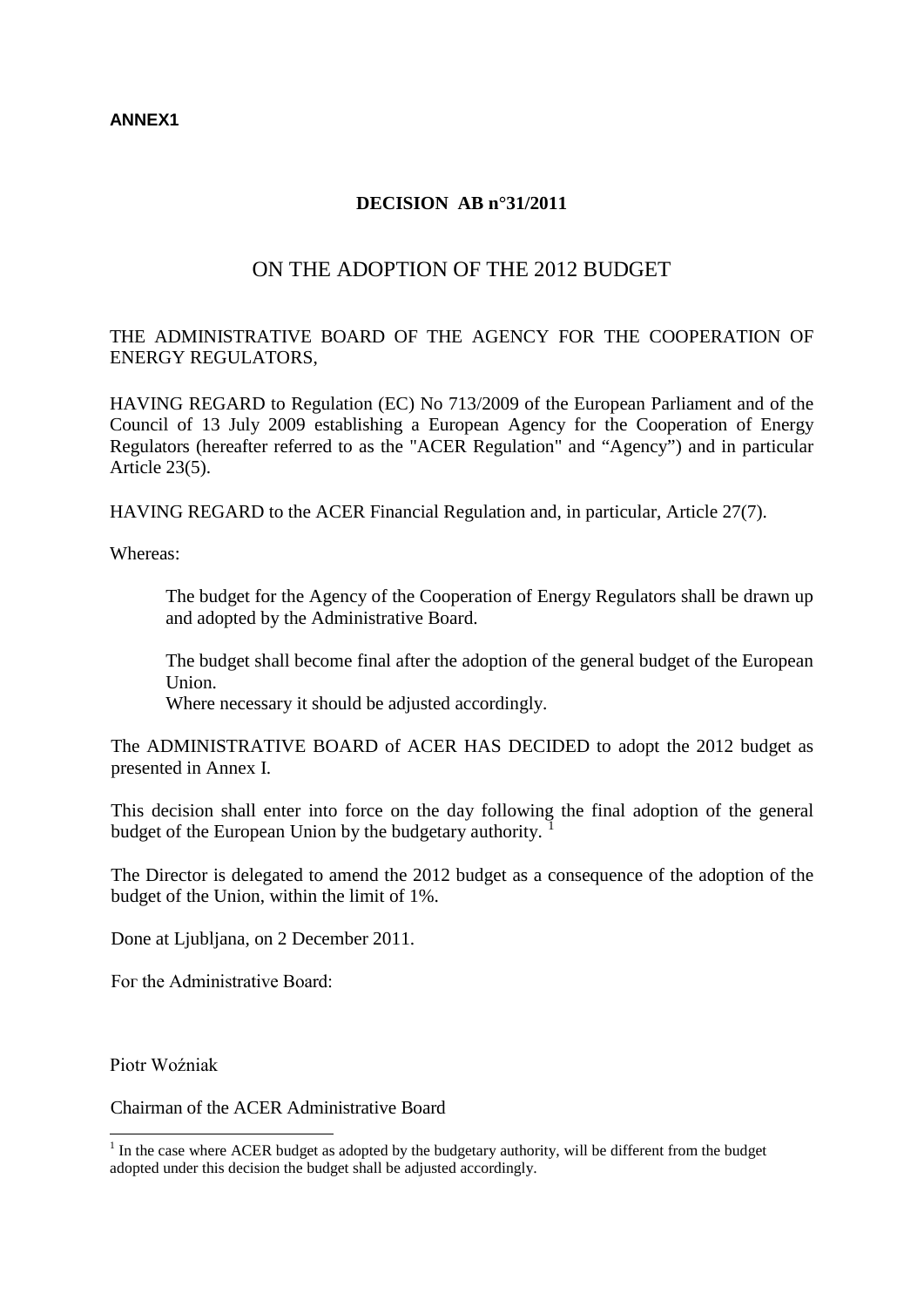#### **Annex to the Annex1**

### **Title Chapter Heading Financial year 2012 €s TITLE 1 EXPENDITURE RELATING TO STAFF AND RESOURCES** CHAPTER 11 STAFF IN ACTIVE EMPLOYMENT CHAPTER 11 4,849,238 CHAPTER 12 MISSIONS AND DUTY TRAVEL 168,307 CHAPTER 13 SOCIOMEDICAL INFRASTRUCTURE 23,500 CHAPTER 14 SOCIAL SERVICES 17,300 **TOTAL TITLE 1 5,058,345 TITLE 2 AGENCY'S BUILDING AND ASSOCIATED COSTS** CHAPTER 20 AGENCY'S PREMISES COSTS 55,000<br>CHAPTER 21 DATA PROCESSING 1.087.388 DATA PROCESSING 1,087,388 CHAPTER 22 MOVABLE PROPERTY AND ASSOCIATED COSTS 100,000 CHAPTER 23 CURRENT ADMINISTRATIVE EXPENDITURE 697,522 CHAPTER 24 COMPUTER INFRASTRUCTURE TELECOMMUNICATION AND POSTAGE 126,000 **TOTAL TITLE 2 2,065,910 TITLE 3** REPRESENTATION EXPENSES 25,000 CHAPTER 31 OPERATIONAL MISSIONS 135,934 CHAPTER 32 PUBLIC RELATIONS & WEBSITE 190,000 CHAPTER 33 TRANSLATIONS 15,000<br>CHAPTER 34 PROFESSIONAL INDEMNITY 15,000 PROFESSIONAL INDEMNITY 15,000<br>TOTAL TITLE 3 380.934 **TOTAL TITLE 3 GRAND TOTAL BUDGET 2012 7,505,190** *Funded by:* EU subsidy 7,315,000 EFTA contribution 190,190<br>
2012 Required budget funding 2012 Required budget funding 2012 Required budget funding **2012 Required budget funding 7,505,190 ACER Budget 2012**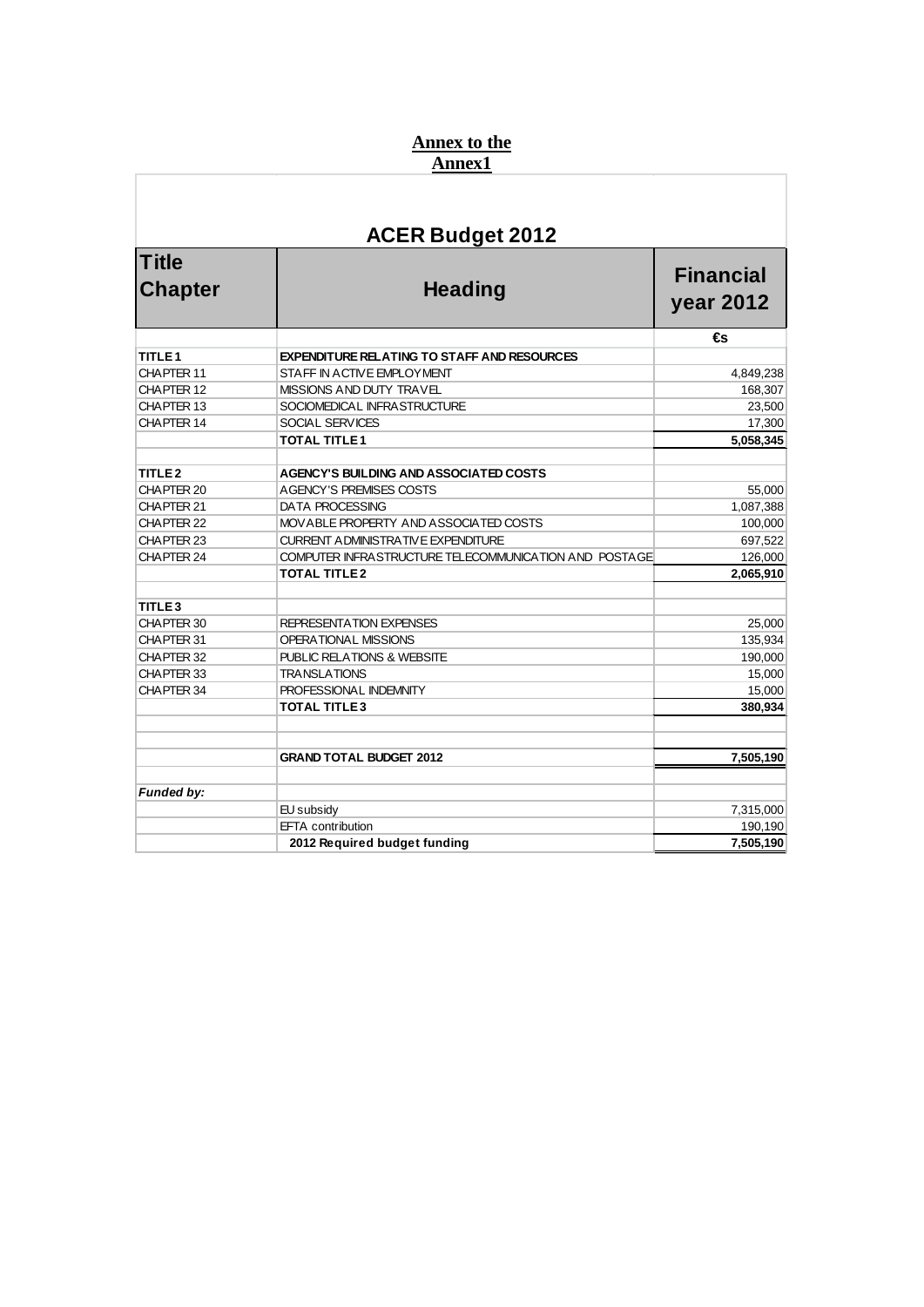#### **ANNEX 2**

#### **DECISION AB n°32/2011**

On the notification to the European Commission's Directorate-General for Budget of the intention of the Agency for the Cooperation of Energy Regulators to launch a project related to the rental of a building in Ljubljana

#### THE ADMINISTRATIVE BOARD OF THE AGENCY FOR THE COOPERATION OF ENERGY REGULATORS,

HAVING REGARD to Regulation (EC) No 713/2009 of the European Parliament and of the Council of 13 July 2009 establishing a European Agency for the Cooperation of Energy Regulators (hereafter referred to as "Regulation (EC) No 713/2009" and the "Agency"), and, in particular, to Article 23(6) thereof;

HAVING REGARD to Council Regulation (EC, Euratom) No 1605/2002 of 25 June 2002 on the Financial Regulation applicable to the general budget of the European Communities, and in particular to Article 179(3) thereof;

HAVING REGARD to Commission Regulation (EC, Euratom) No 652/2008 of 9 July 2008, amending Regulation (EC, Euratom) No 2343/2002 on the Framework Financial Regulation for the bodies referred to in Article 185 of Council Regulation (EC, Euratom) No 1605/2002 on the Financial Regulation applicable to the general budget of the European Communities (hereafter referred to as "Commission Regulation (EC, Euratom) No 652/2008"), and, in particular, Article 74(a) thereof;

HAVING REGARD to Decision AB n° 22/2011 on the adoption of the Financial Regulation of the Agency for the Cooperation of Energy Regulators (hereafter referred to as "Decision AB n° 22/2011"), and, in particular, Article 74(a) thereof;

HAVING REGARD to the Rules of Procedure (hereafter referred to as 'RoP') adopted by the Administrative Board on 6 May 2010;

WHEREAS, pursuant to Decision AB n° 06/2010, the Administrative Board of the Agency notified on 22 November 2010 the European Parliament and the Council (hereafter referred to as the "Budgetary Authority") of the Agency's intention to occupy premises in Ljubljana;

WHEREAS, according to Article 15(2) of the seat agreement concluded between the Agency and the Government of the Republic of Slovenia, rental costs related to the Agency's temporary premises are borne by the Slovenian government during the period from February 2011 to January 2013;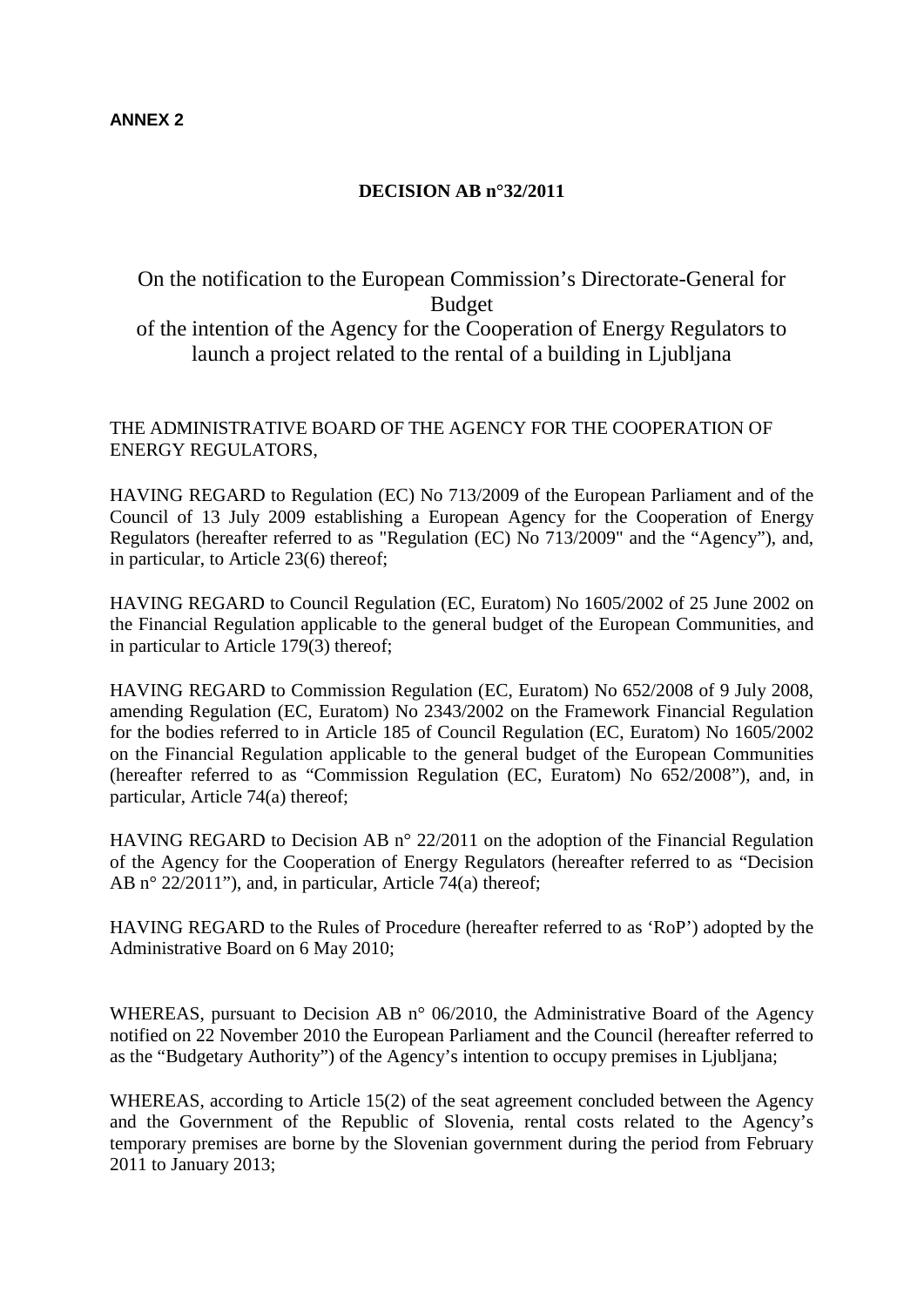WHEREAS the Agency did not receive any appropriations for rental of buildings in 2011 and 2012, due to this commitment of the Slovenian government, but whereas the rental of a building in Ljubljana will have a significant financial implication for its budget in 2013;

WHEREAS the Agency envisages to launch an open procurement procedure in 2012 for selecting its premises in Ljubljana following the end of the rent-free period;

WHEREAS Article 23(6) of Regulation (EC) No 713/2009 and Article 74(a) of both Commission Regulation (EC, Euratom) No 652/2008 and Decision AB n° 22/2011 require the Agency to inform the Commission of its projects with significant budget implications, such as projects related to the rental of buildings;

WHEREAS, prior to submitting the final building file to the Budgetary Authority, the Agency wishes therefore to consult and notify the European Commission's Directorate-General for Budget (hereafter referred to as "DG BUDG") beforehand of its intention, in order to be able to address its possible concerns and to facilitate the approval of the building proposal;

### HAS DECIDED:

- 1) To send a notification to DG BUDG of the intention of the Agency to launch a project related to the rental of a building in Ljubljana, in order to find suitable premises for the period following January 2013;
- 2) To give mandate to the Director to proceed with the notification;
- 3) To submit in due time, once more detailed information has become available following the public procurement proceedings, a prior communication and pre-notification to DG BUDG, with all relevant information on the operation planned, the cost to the budget in the various years, its justification as regards the principle of sound financial management and its impact on the financial perspective.

Done at Ljubljana on 2 December 2011

Fог the Administrative Board:

Piotr Woźniak

Chairman of the ACER Administrative Board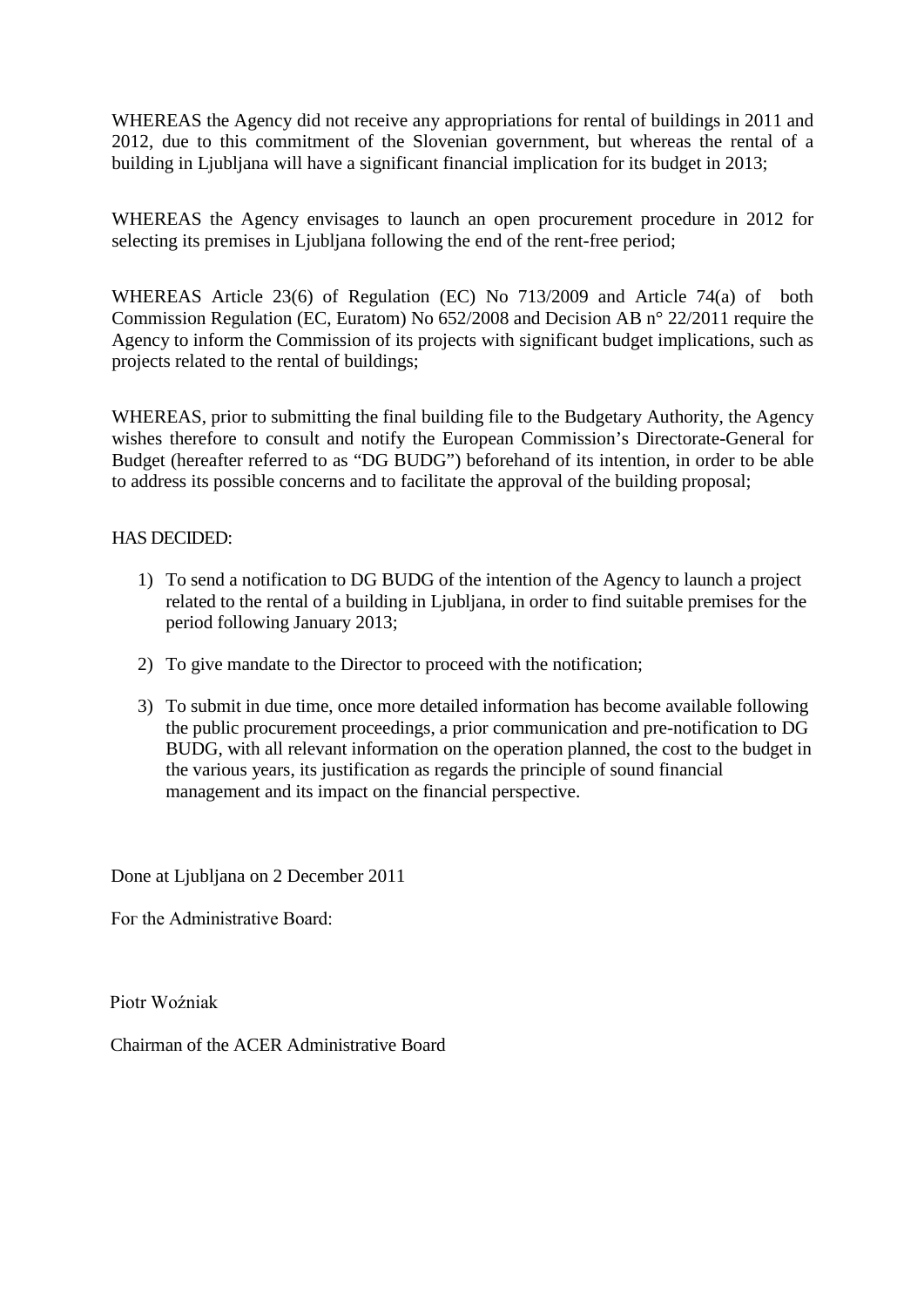### **DECISION AB n°33/2011**

### AUTHORISING THE CHAIRMAN OF THE ADMINISTRATIVE BOARD TO APPOINT TWO MEMBERS AS REPORTING OFFICERS FOR THE ASSESSMENT OF THE ANNUAL PERFORMANCE OF THE DIRECTOR

### THE ADMINISTRATIVE BOARD OF THE AGENCY FOR THE COOPERATION OF ENERGY REGULATORS,

HAVING REGARD to the Regulation (EC) No 713/2009 of the European Parliament and of the Council of 13 July 2009 establishing the Agency for the Cooperation of Energy Regulators (hereafter referred to as "Agency");

HAVING REGARD to the Staff Regulations of Officials of the European Communities (hereinafter Staff Regulations), and the Conditions of Employment of Other Servants of the European Communities (hereinafter CEOS), laid down by Council Regulation (EEC, EURATOM, ECSC) n° 259/68 and the amendments thereto;

HAVING REGARD to Article 43 of Staff Regulations and 15(2) of CEOS relating to the annual appraisal procedure;

HAVING REGARD to Commission Decision SEC(2009)27 of 12 January 2009 concerning the guidelines relating to selection and appointment of the Directors of regulatory and executive agencies as well as joint undertakings;

HAVING REGARD to Decision AB n° 26/2011 concerning the appraisal of the Director of the Agency for the Cooperation of Energy Regulators and in particular Article 3 relating to the designation of the reporting officers;

Whereas:

The Administrative Board has to appoint two reporting officers to assess the annual performance of the Director. One of the members shall be a representative of the European Commission.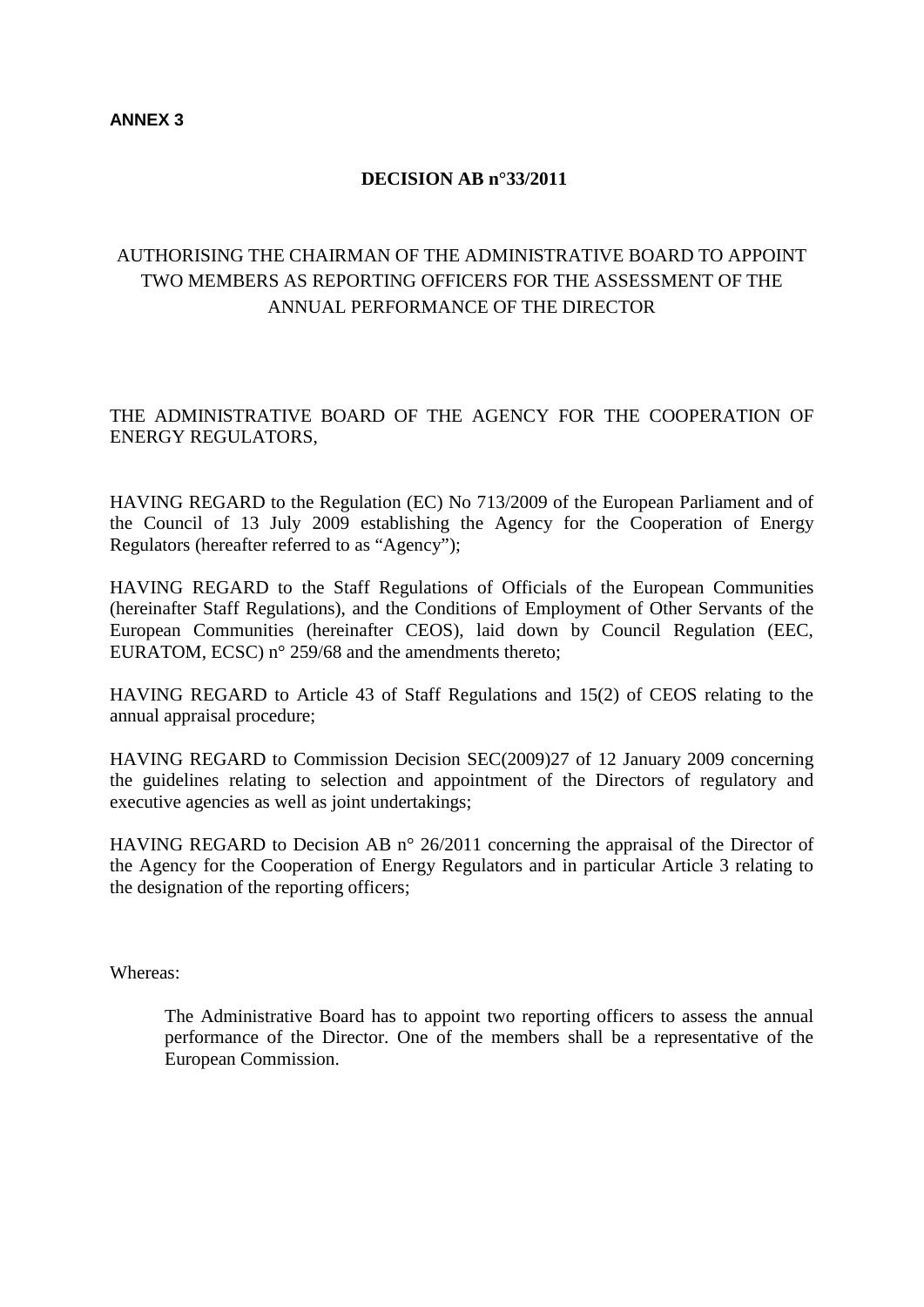HAS DECIDED AS FOLLOWS:

The chairman of the Administrative Board is authorised to appoint Mr Philip Lowe and Mr Razvan Nicolescu as reporting officers for the annual appraisal of the Director for the reference period of 01 January 2011 to 31 December 2011.

Done in Ljubljana on 2 December 2011

Fоr the Administrative Board:

Piotr Woźniak Chairman of the ACER Administrative Board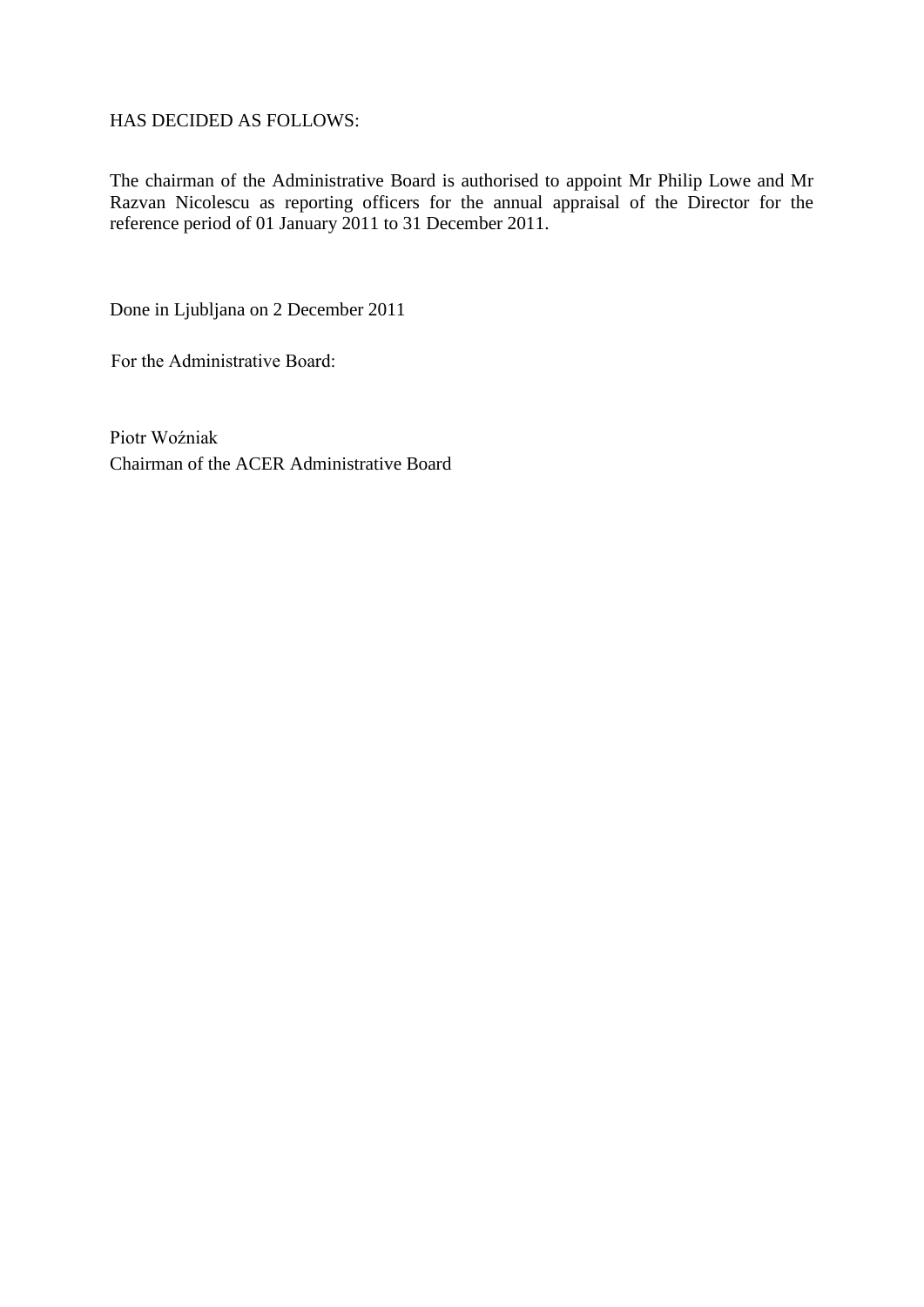#### **DECISION AB n° 34/2011**

### GRANTING PERMISSION TO THE DIRECTOR TO ENGAGE IN ACADEMIC COOPERATION WITH THE FLORENCE SCHOOL OF REGULATION AT THE EUROPEAN UNIVERSITY INSTITUTE

THE ADMINISTRATIVE BOARD OF THE AGENCY FOR THE COOPERATION OF ENERGY REGULATORS,

HAVING REGARD to Regulation (EC) No 713/2009 of the European Parliament and of the Council of 13 July 2009 establishing a European Agency for the Cooperation of Energy Regulators (hereafter referred to as the "ACER Regulation" and "ACER"), and, in particular, to Article 28 thereof;

HAVING REGARD to the Staff Regulations of Officials of the European Communities, laid down by Council Regulation (EEC, EURATOM, ECSC) No 259/68, (hereafter referred to as the "Staff Regulation") and, in particular, Article 12b thereof, and to the Conditions of Employment of Other Servants of the Communities;

#### WHEREAS:

- Article 12b of the Staff Regulations requires "an official wishing to engage in an outside activity, whether paid or unpaid, or to carry out any assignment outside the Communities shall first obtain the permission of the Appointing Authority" and envisages that "permission shall be refused only if the activity or assignment in question is such as to interfere with the performance of the official's duties or is incompatible with the interest of the institution";
- The Florence School of Regulation (hereafter referred to as the "School") is a partnership between the [European University Institute](http://www.eui.eu/Home.aspx) (EUI) - [Robert Schuman Centre](http://www.eui.eu/DepartmentsAndCentres/RobertSchumanCentre/Index.aspx)  [for Advanced Studies](http://www.eui.eu/DepartmentsAndCentres/RobertSchumanCentre/Index.aspx) (RSCAS), the [Council of the European Energy Regulators](http://www.energy-regulators.eu/) (CEER) and the [Independent Regulators Group](http://www.irg.eu/) (IRG), and it works closely with the [European Commission.](http://ec.europa.eu/index_en.htm) It is a European forum dedicated to economic regulation;
- The objectives of the School are to organise policy events dealing with key regulatory issues, to provide state-of-the-art training for practitioners, to produce analytical and empirical research in the field of regulation and to promote networking, trough documents and ideas exchanges;
- Mr Alberto Pototschnig has been cooperating with the School since its foundation in 2004, therefore well before his appointment as Director of the Agency;
- At the School, Mr Pototschnig has been acting as Adviser to the Director on the